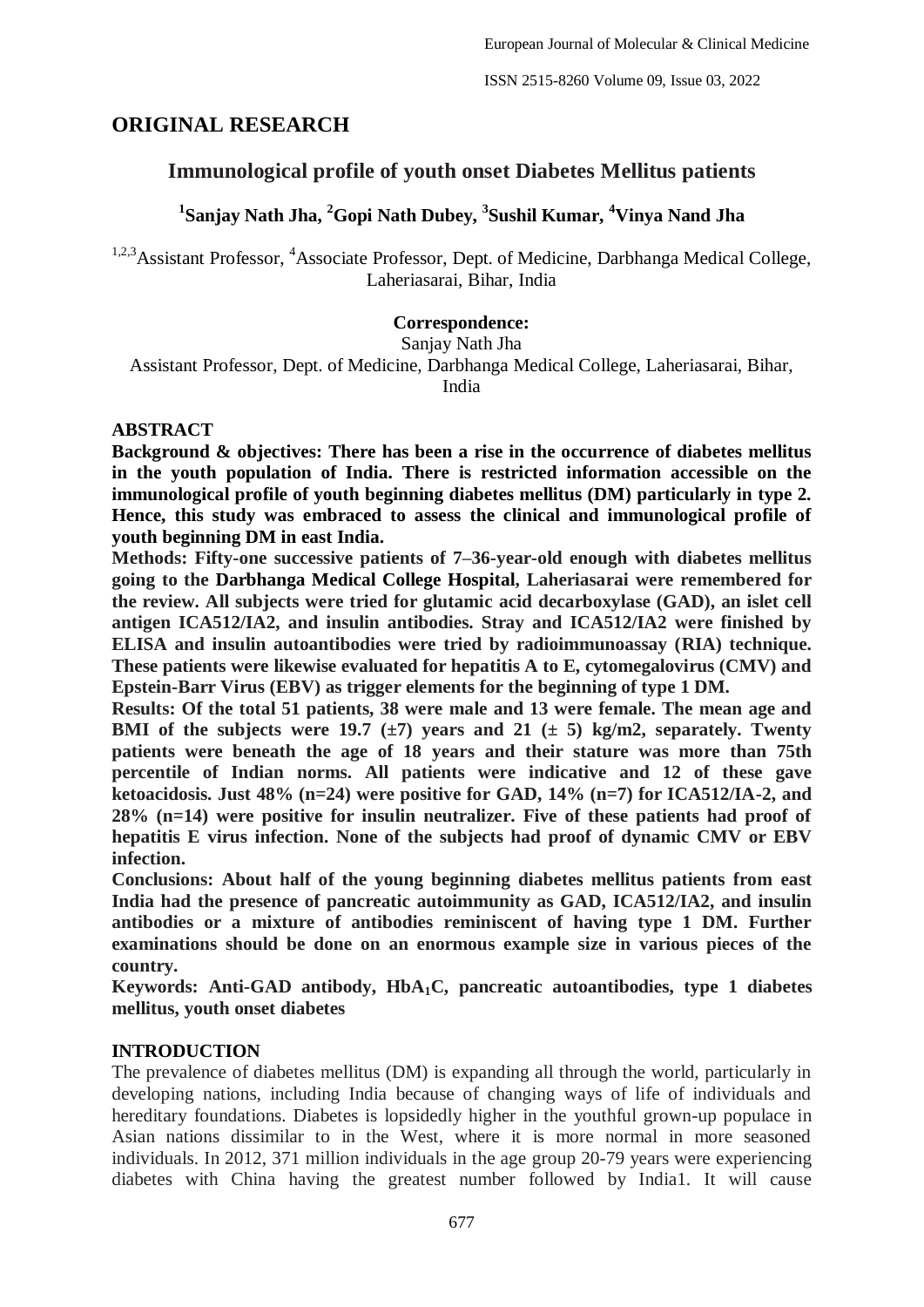extraordinary monetary weight on well-being assets overall particularly in creating countries [2]. Diabetes in India remembering for a more youthful populace (<25 years) is a disturbing circumstance given its monetary and social effect on society [2, 3]. Studies from India and the USA have shown an expanded predominance of diabetes in the more youthful population [4, 5].



In India, 10% of determined patients to have diabetes were under 30-year-old enough in 2002<sup>6</sup>. The sorts of diabetes in the young populace from India was ordered into old-style type 1, traditional sort 2, ketosis safe youth diabetes, pancreatic diabetes or development beginning diabetes mellitus7. The determination and arrangement of diabetes depend on the clinical and immunological profile of the patients. Immunological markers, like the pancreatic islet cell antibodies, including insulin antibodies, anti-GAD, (glutamic corrosive decarboxylase), and against ICA512/IA2, an islet cell antigen is utilized for separation between various sorts of diabetes in the more youthful population.

Prior investigations have announced clinical profiles and variable rates of counteracting agent inspiration in youth beginning diabetes mellitus from South Asia<sup>8-14</sup>. Nonetheless, none of these examinations has revealed every one of the three antibodies together in youth beginning diabetes mellitus in India. Hereditary foundation inclines an individual toward type  $1 \text{ DM}^{15}$ . Nonetheless, a trigger element is needed for the beginning of diabetes. The most widely recognized trigger element is a viral infection [16]. There is a lack of information on the trigger component for the beginning of type 1 diabetes from India. In this manner, the current review was intended to assess the clinical and immunological profile of patients with youth beginning diabetes mellitus patients from north India.

### **MATERIAL & METHODS**

The review subjects were essential for the Protégé Encore study, aphase3, randomized,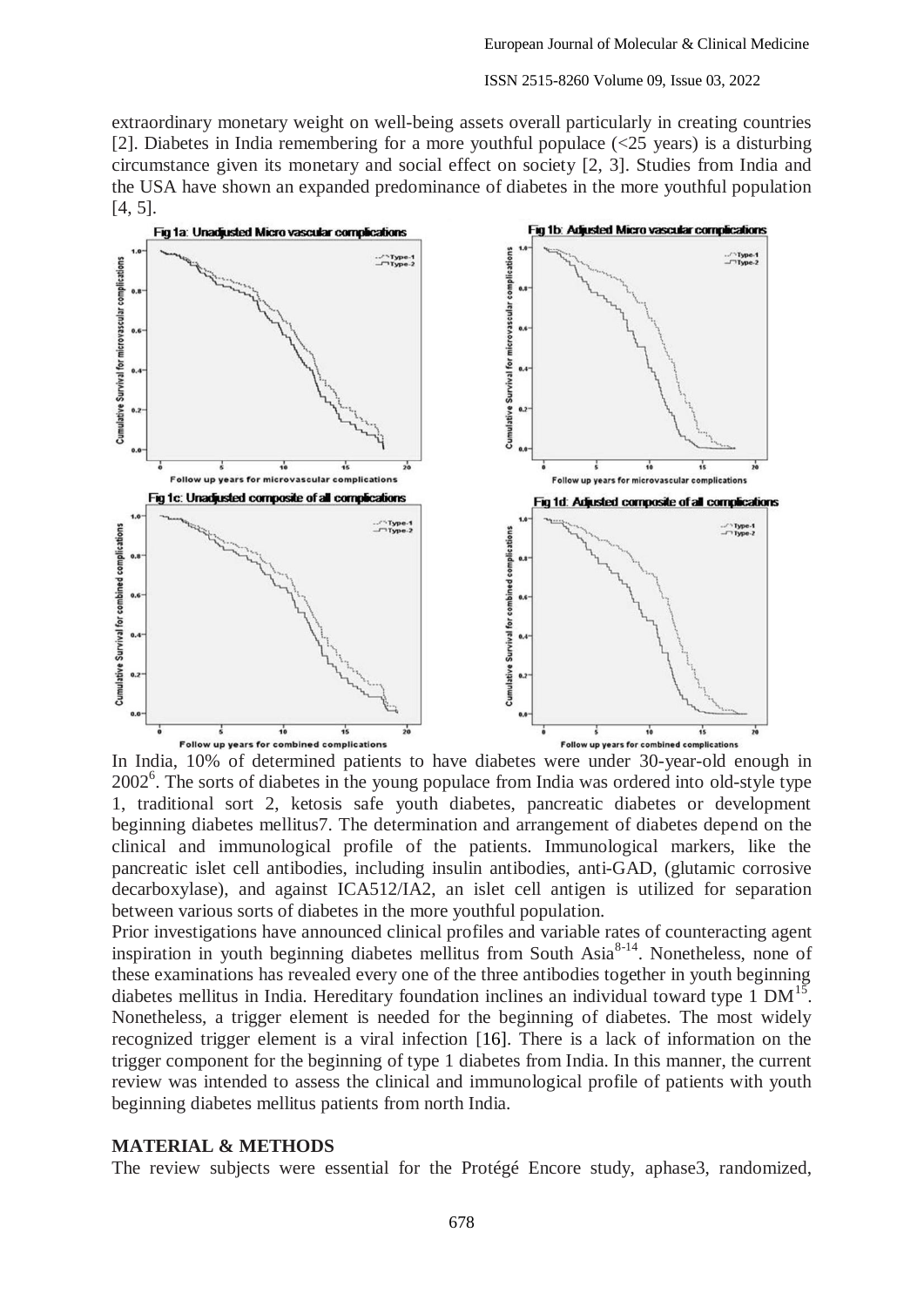double-blind, multinational, fake treatment-controlled review to assess the viability and security of Teplizumab (MGA031), a humanized, anti- CD3 monoclonal immunizer, in kids and grown-ups with ongoing beginning sort 1 diabetes mellitus [17]. The review populace in this sub review was chosen from Darbhanga Medical College Hospital, Darbhanga, India. The enlistment period was from January to July 2020 and test size depended on the number of patients screened at these two places. Members were qualified assuming they met the accompanying measures: matured 7-36 years; the weight of somewhere around 36 kg; type 1 diabetes mellitus analyzed for 12 weeks or less, with the need for infused insulin treatment; perceivable fasting or animated C-peptide; and positive autoantibody titre against an islet-cell antigen (ICA-512/IA-2), glutamic corrosive decarboxylase (GAD 65), or insulin, inside 2 weeks of starting insulin treatment. Rejection models zeroed in on clinical issues that would possibly jumble results or obstruct safe fruition of the preliminary, including genuine cardiovascular issues, dynamic contaminations, and ongoing investment in a clinical preliminary, inoculation, or pregnancy. Models for a finding of diabetes were according to standard American Diabetes Association (ADA) guidelines [18].

All studies on patients were subjected to clinical and biochemical tests according to the preplanned case record structure. The lab tests included total blood count, blood glucose levels, kidney and liver capacity tests, lipid profile, HbA1c, and urine for miniature HbA1C egg whites. The immunological profile included the discovery of antibodies against glutamic corrosive decarboxylase (GAD Ab), a tyrosine phosphatase-like protein (ICA 512/IA-2 Ab) and insulin by ELISA method and insulin antibodies were finished by radioimmunoassay (RIA) strategy from units provided by Kronus (Boise, USA). The degrees of three autoantibodies were estimated in an authorized focal research center (Quintiles Laboratories, Singapore). The remove esteems for GAD Ab, ICA512/IA-2 and insulin antibodies were 5 IU/ml, 15 and 0.4 U/ml, separately. Each of the three packs was tried for execution capability before concentrating on the example examination. Adjustment check, awareness, accuracy, and weakening confirmation were assessed. The immunological profile against GAD, anti-ICA512/IA-2 and anti-insulin antibodies were done in all patients. The patients having antibodies alone or mixed were considered as experiencing type 1 DM and the excess patients were named type 2 DM.

Further, all patients were tried for dynamic viral contaminations, for example, hepatitis A-E, cytomegalovirus (CMV), and Epstein-Barr Virus (EBV) by antigen recognition techniques. Hepatitis A counteracting agent complete (anti- HAV aggregate) and hepatitis An IgM neutralizer (against HAV, IgM) were tried by Bayer Chemiluminescence. Subjective immunoassay was utilized for the hepatitis screen board (HBsAg, against HCV). Hepatitis B surface antigen (HBsAg) affirmation was tried by Bayer Chemiluminescence. HCV RIBA was finished by National University Hospital (Singapore). Diasorin EIA (catalyst immunoassay) was utilized for hepatitis D (Delta) immunizer (against D) identification and hepatitis E IgG antibodies were finished by Metropolis (Mumbai, India). Epstein-Barr infection and CMV were tried utilizing polymerase chain response (PCR). IgM and IgG antibodies for EBV and IgG antibodies for CMV were tried in all patients by EIA and immunofluorescence, separately. The institutional morals board supported the review convention, and all members or gatekeepers gave composed informed assent.

### **STATISTICAL ANALYSIS**

Data were analyzed using SSPS forwindows 10. Statistical methods used were descriptive to calculate mean  $+$  SD.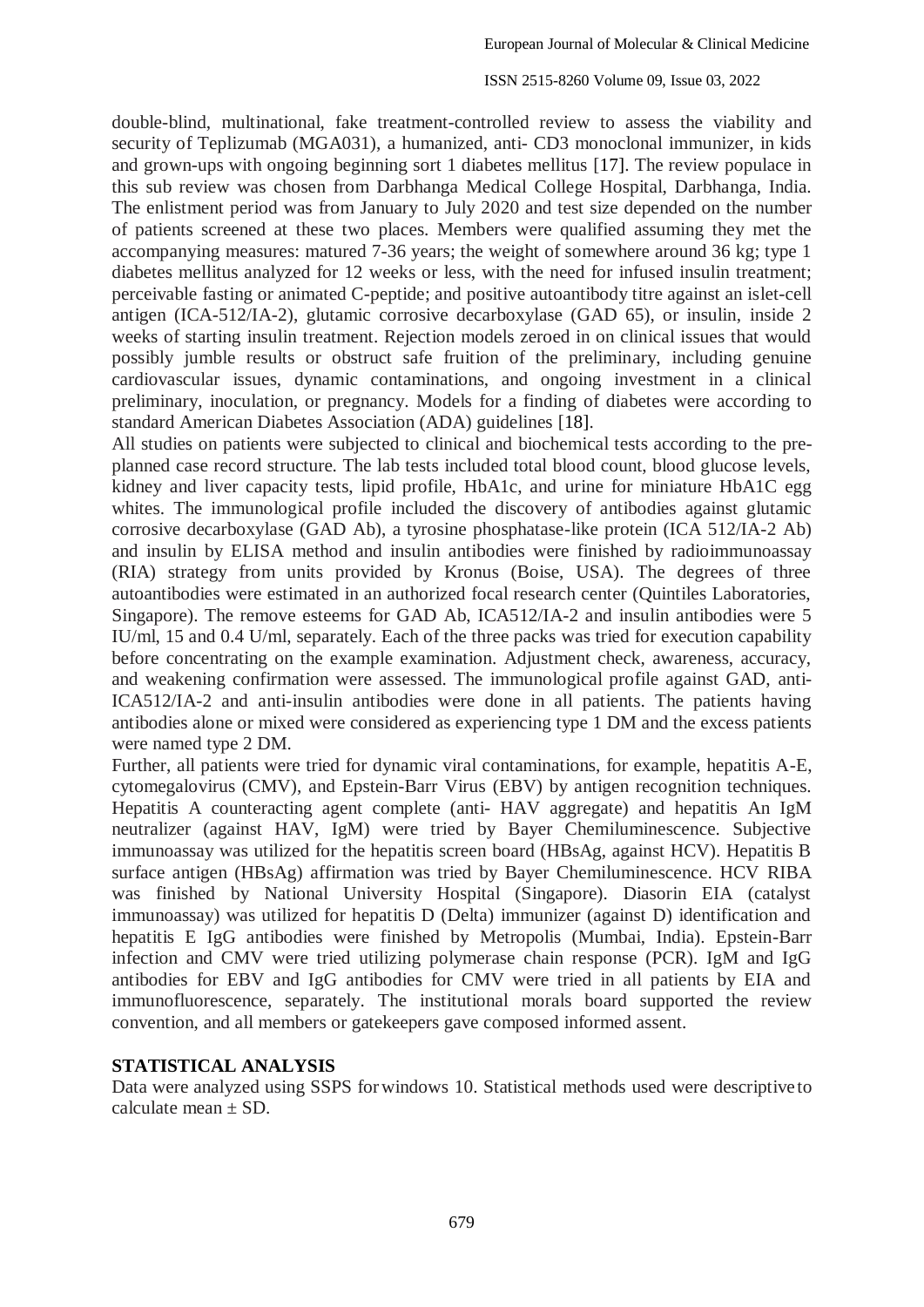| Table 1. Baseline characteristics of the study population               |                    |                    |                         |  |
|-------------------------------------------------------------------------|--------------------|--------------------|-------------------------|--|
| <b>Parameters</b>                                                       | Total $(N 51)$     | Type 1 DM $(N 24)$ | <b>Type 2 DM (N 27)</b> |  |
| Age $(yr)$                                                              | $19.72 \pm 7.14$   | $17.76 \pm 6.52$   | $22.52 \pm 7.20$        |  |
| Height (cm)                                                             | $162.98 \pm 13.01$ | $160.8 \pm 13.7$   | $166.2 \pm 11.6$        |  |
| Weight (kg)                                                             | $55.38 \pm 16.61$  | $51.67 \pm 15.01$  | $60.70 \pm 17.70$       |  |
| BMI $(kg/m^2)$                                                          | $21.02 \pm 4.57$   | $19.70 \pm 3.37$   | $21.63 \pm 4.61$        |  |
| <b>TSH</b>                                                              | $11.03 \pm 36.49$  | $3.14 \pm 3.27$    | $2.30 \pm 1.60$         |  |
| Free T <sub>4</sub>                                                     | $13.82 \pm 3.02$   | $13.72 \pm 3.25$   | $13.97 \pm 2.74$        |  |
| HBA <sub>1</sub> c $(\%)$                                               | $11.55 \pm 3.15$   | $11.71 \pm 3.30$   | $11.34 \pm 2.99$        |  |
| $Hb(g\%)$                                                               | $15.23 \pm 8.4$    | $13.45 \pm 1.79$   | $17.00 \pm 12.68$       |  |
| Urea $(mg/dl)$                                                          | $3.98 \pm 1.09$    | $4.12 \pm 1.09$    | $3.81 \pm 1.11$         |  |
| Creatinine (mg/dl)                                                      | $58.88 \pm 15.17$  | $55.90 \pm 13.44$  | $63.14 \pm 16.78$       |  |
| Hb, haemoglobin; TSH, thyroid stimulating hormone; BMI, body mass index |                    |                    |                         |  |
| $P<0.05$ compared to type 1DM                                           |                    |                    |                         |  |

#### **RESULTS**

Of the absolute 51 subjects, 38 were male and 13 were female. The mean age was 19.72±7.14 years, and BMI was 21.02±4.57 kg/m2. Twenty subjects were beneath the age of 18 and their tallness was more than 75th percentile of Indian principles. Eleven subjects who were under 18-year-old enough had a stature of >75 % percentile according to Indian development graphs. There was no huge contrast in various boundaries in type 1 and type 2 subjects except for the age was fundamentally  $(P<0.05)$  higher in the type 2 group. All subjects were suggestive of diabetes and 12 of these patients gave ketoacidosis at the hour of finding. The leftover patients gave osmotic side effects. There was no indication of neuropathy, retinopathy, and nephropathy in these patients at the hour of consideration. The mean HbA1c level of all patients was 11.55 percent. All patients had typical blood counts, lipid profiles, and kidney and liver capacity tests. The mean thyroid stimulating hormone (TSH) level was 11.03±36.49 uIU/ml. Just 12% of patients had hypothyroidism.

Anti-GAD Ab was available in 24 (48%) patients. ICA512/IA2 neutralizer was distinguished in seven (14%) patients, and 14 (28%) patients had insulin antibodies. Seven (14%) patients showed the presence of both enemies of GAD and anti- ICA512/IA2 antibodies and five (9%) patients had both enemies of GAD and insulin antibodies. The presence of each of the three pancreatic antibodies was seen in just three patients.

Neutralizer positive patients were more youthful, had a lower weight and BMI, and most of them gave diabetic ketoacidosis. There was proof of dynamic hepatitis E (IgM immunizer positive) disease in five patients. None of the patients showed proof of dynamic CMV, EBV contamination or other hepatitis disease.

### **DISCUSSION**

The separation somewhere in the range of T1DM and T2DM is troublesome in youthful patients yet should be possible by immunological markers, as an enemy of GAD,  $ICA512/IA2$ , and insulin antibodies<sup>19</sup>. In our review, against GAD antibodies were available in 48% of patients, ICA512/IA2 immune response in 14% and insulin immunizer in 28% instances of youth beginning diabetes. Further, dynamic viral contamination, particularly HEV as a potential trigger element for the beginning of T1DM was seen in just 10% of cases. Autoimmunity in youth beginning has been accounted for before from India and elsewhere<sup>11-</sup>

 $13$ . The degree of autoimmunity announced in the current review was among the most noteworthy details up to this point contrasted with other Indian studies<sup>7-9</sup>. Kouchipillai et al6 have shown 38% enemy of GAD inspiration in their review. Nonetheless, Pan *et al<sup>20</sup>* revealed predominance as low as 9% in South Indian patients<sup>13</sup>. A review from north India has shown higher qualities, for example, 70% of GAD inspiration and 20-26 percent energy of ICA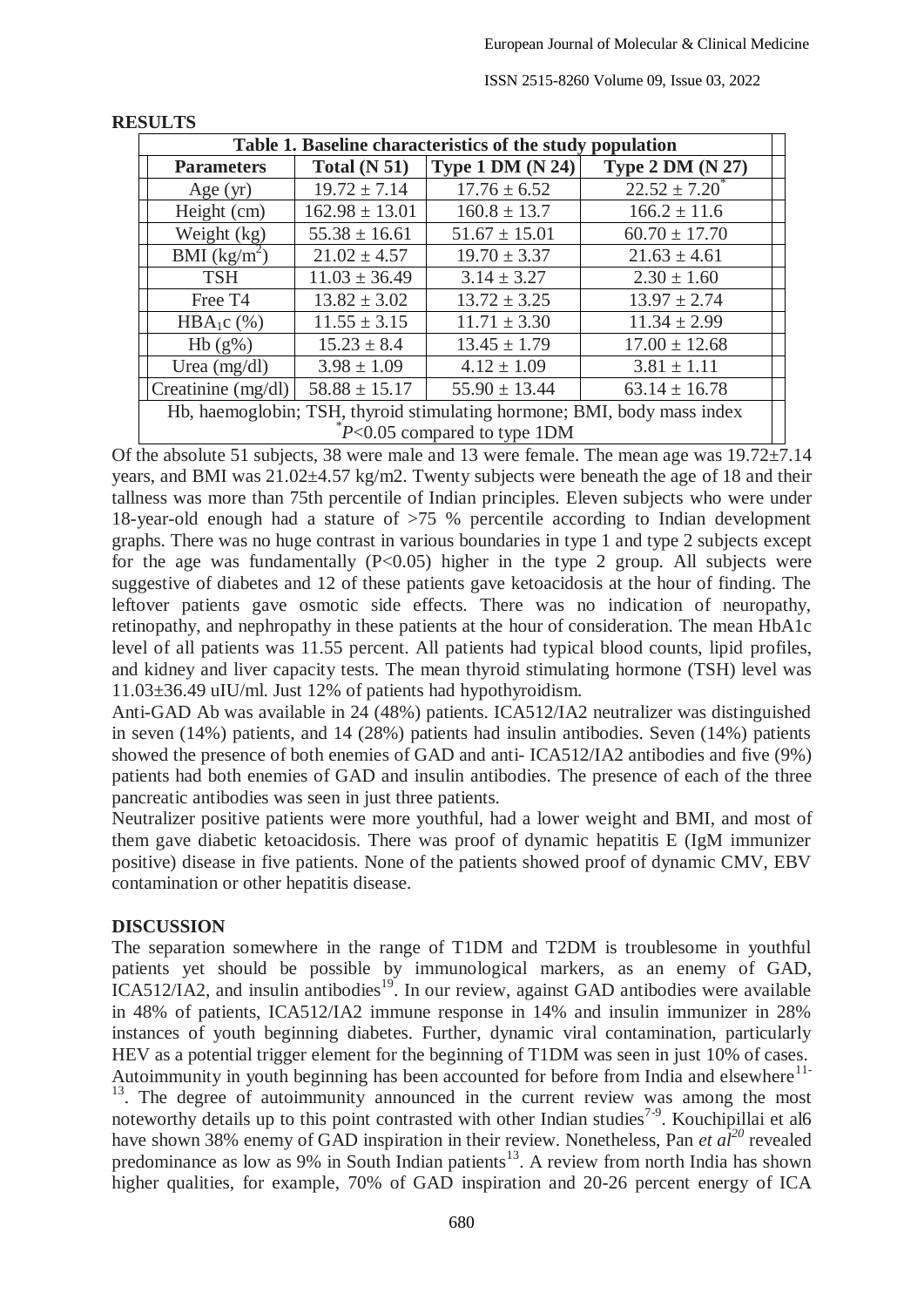neutralizer in type1diabetic patients<sup>20</sup>. Goswami *et al*<sup>7</sup> have announced 24.2 percent pancreatic neutralizer in youth beginning diabetes patients from north India. Different investigations, for example, by Tica *et al*<sup>21</sup> and Thai *et al*<sup>22</sup> have revealed 27 and 39.6 percent inspiration against GAD, individually. Lan *et al*<sup>23</sup> detailed 54.6 percent inspiration against GAD and 24 percent for both enemy of GAD and ICA512/IA2 antibodies. The presence of every one of the three antibodies was seen in just three patients. None of the investigations has dissected all antibodies together for a finding of type1diabetes. In our review, against GAD neutralizer was available in all counteracting agent positive youth beginning DM.

Subsequently, testing for anti-GAD Ab alone may maybe do the trick as an analytic instrument in youth beginning DM. None of the patients showed proof of late EBV and CMV infection diseases. There are no less than two unique pathogenic systems in infection actuated diabetes: cytolytic contamination of beta cells prompting their annihilation, and setting off of autoimmunity prompting the immune system to intervene obliteration of beta cells<sup>24</sup>. No less than 10 infections have been embroiled as setting off factors at the beginning of T1DM. Retrovirus, mumps infection, rubella infection, CMV, enterovirus and EBV are answerable for immune system interceded obliteration of beta cells. Other viral contaminations, for example, encephalomyocarditis infection, Coxsackie B infections can prompt direct harm to beta cell<sup>25-29</sup>. In our review, just five patients had proof of HEV disease proposing its conceivable job in the beginning of immune system DM in youth. Hepatitis C infection contamination has been displayed to play a part in the advancement of  $T1DM^{30-31}$ . Be that as it may, one more review didn't track down any connection between are any of the viral hepatitis diseases and the beginning of  $DM^{32}$ .

In this study, the heights of T1DM patients was more than 75% percentile of the Indian norm. The increment in stature might be credited to immune system peculiarity working in development speed increase just as creation in antibodies in  $T1DM^{33}$ .

Our review had specific limits. We have not done HLA-composing in this review. Further, there was a choice predisposition as we rejected subjects with indications of insulin obstruction.

#### **CONCLUSION**

Taking everything into account, the presence of pancreatic antibodies was seen among half of the adolescent beginning diabetic patients from north India, anti-GAD Ab being the most widely recognized. Comparable investigations ought to be done in different pieces of the country with a huge example size.

#### **REFERENCES**

- 1. IDF Diabetes Atlas, update 2012. International Diabetes Federation. Available from: *<http://www.idf.org/> diabetesatlas/5e/Update2012.*
- 2. Ramachandran A, Das AK, Joshi SR, Yajnik CS, Shah S, Prasanna Kumar KM. Current status of diabetes in India and need for novel therapeutic agents. *J Assoc Physicians India* 2010; *58* : 7-9.
- 3. Anjana RM, Pradeepa R, Deepa M, Datta M, Sudha V, Unnikrishnan R, *et al.* ICMR-INDIAB Collaborative Study Group. Prevalence of diabetes and prediabetes (impaired fasting glucose and/or impaired glucose tolerance) in urban and rural India: phase I results of the Indian Council of Medical Research–INdia DIABetes (ICMR-INDIAB) study. *Diabetologia* 2011; *54* : 3022-7.
- 4. Pettitt DJ, Talton J, Dabelea D, Divers J, Imperatore G, Lawrence JM, *et al*. SEARCH for Diabetes in Youth Study Group. Prevalence of diabetes in U.S. youth in 2009: the SEARCH for diabetes in youth study. *Diabetes Care* 2014; *37* : 402-8.
- 5. Kochupillai N, Goswami R. Youth-onset diabetes in India: nature of diabetes and use of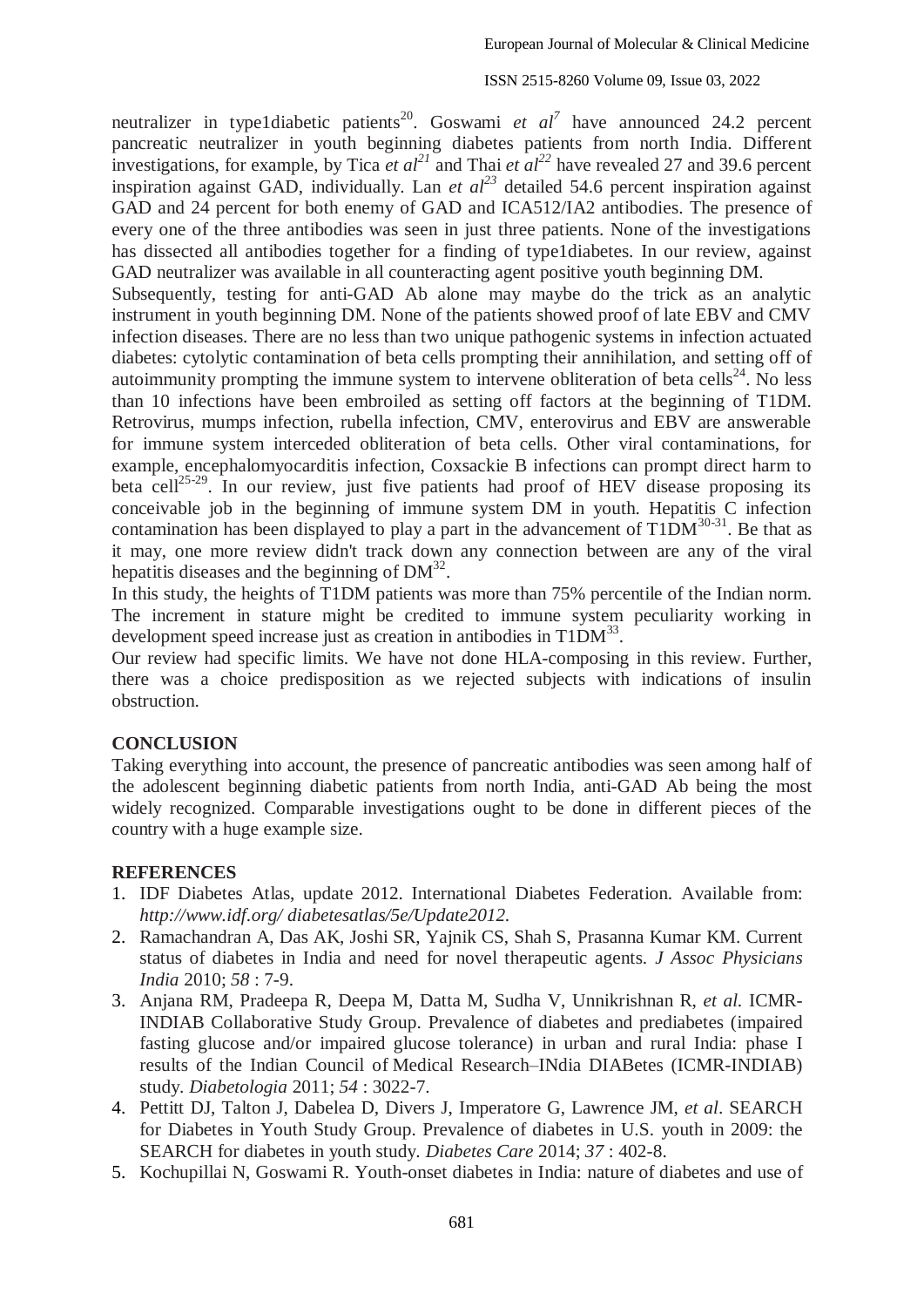bovine insulin in their treatment.*RssDI textbook of diabetes*, April 2002. Available from: *[www.i](http://www/)ddtindia.org/youth.asp*.

- 6. Goswami R, Kochupillai N, Gupta N, Kukreja A, Lan M, Maclaren NK. Islet cell autoimmunity in youth onset diabetes mellitus in Northern India. *Diabetes Res Clin Pract* 2001;*53* : 47-54.
- 7. Baruah MP, Ammini AC, Khurana ML. Demographic, breast- feeding, and nutritional trends among children with type 1 diabetes mellitus. *Indian J Endocrinol Metab* 2011; *15* : 38-42.
- 8. Jyotsna VP, Singh SK, Gopal D, Unnikrishnan AG, Agrawal NK, Singh SK, *et al*. Clinical and biochemical profiles of young diabetics in North-Eastern India. *J Assoc Physicians India* 2002; *50* : 1130-4.
- 9. Katulanda P, Shine B, Katulanda GW, Silva A, Asfir EL, Sheriff R, *et al*. Diabetes mellitus among young adults in Sri Lanka*-*role of GAD antibodies in classification and treatment:The Sri Lanka Young Diabetes study. *Diabetologia* 2008;*51* : 1368-74.
- 10. Amutha A, Datta M, Unnikrishnan IR, Anjana RM, Rema M,Venkat Narayan KM, *et al*. Clinical profile of diabetes in the young seen between 1992 and 2009 at a specialist diabetes centre in south India. *Prim Care Diabetes* 2011; *5* : 223-9.
- 11. Thai AC, Mohan V, Khalid BA, Cockram CS, Pan CY, Zimmet P, *et al*. The ASDIAB Study Group. Islet autoimmunity status in Asians with young-onset diabetes (12-40 years): association with clinical characteristics, beta cell function and cardio- metabolic risk factors. *Diabetes Res Clin Pract* 2008; *80* : 224-30.
- 12. Unnikrishnan AG, Bhatia E, Bhatia V, Bhadada SK, Sahay RK, Kannan A, *et al*. Type 1 diabetes versus type 2 diabetes with onset in persons younger than 20 years of age. *Ann N Y Acad sci* 2008; *1150* : 239-44.
- 13. Mohan V, Deepa R, Bhatia E, Singh AK, Hitman GA, Zimmet PZ, *et al.* Antibodies to pancreatic islet cell antigens in diabetes seen in Southern India with particular reference to fibrocalculous pancreatic diabetes. *Diabet Med* 1998; *15* : 156-9.
- 14. Mehra NK, Kumar N, Kaur G, Kanga U, Tandon N. Biomarkersof susceptibility to type 1 diabetes with special reference to the Indian population. *Indian J Med Res* 2007; *125* : 321-44.
- 15. Galleri L, Sebastiani G, Vendrame F, Grieco FA, Spagnuolo I, Dotta F. Viral infections and diabetes. *Adv Exp Med Biol* 2012; *771* : 252-71.
- 16. Sherry N, Hagopian W, Ludvigsson J, Jain SM, Wahlen J, Ferry RJ Jr, *et al*. Protégé Trial Investigators. Teplizumab for treatment of type 1 diabetes (Protégé study): 1-year resultsfrom a randomised, placebo-controlled trial. *Lancet* 2011;*378* : 487-97.
- 17. The Expert Committee on the Diagnosis and Classification of Diabetes Mellitus. Report of the Expert Committee on the Diagnosis and Classification of Diabetes Mellitus. *Diabetes Care* 1997; *20* : 1183-97.
- 18. Pan CY, So WY, Khalid BA, Mohan V, Thai AC, Zimmet P, *et al*. Metabolic, immunological and clinical characteristics in newly diagnosed Asian diabetes patients aged 12-40 years.*Diabet Med* 2004; *21* : 1007-13.
- 19. Mehra NK, Kumar N, Kaur G, Kanga U, Tandon N. Biomarkersof susceptibility to type 1 diabetes with special reference to the Indian population. *Indian J Med Res* 2007; *125* : 321-44.
- 20. Tica V, Hanif MW, Andersson A, Valsamakis G, Barnett AH, Kumar S, *et al* . Frequency of latent autoimmune diabetesin adults in Asian patients diagnosed as type 2diabetes inet al. Metabolic, immunological and clinical characteristics in newly diagnosed Asi Birmingham, United Kingdom. *Ann N YAcad sci* 2003; *1005* : 356-8.
- 21. Thai AC, Ng WY, Loke KY, Lee WR, Lui KF, Cheah JS. Anti-GAD antibodies in Chinese patients with youth andadult-onset IDDM and NIDDM. *Diabetologia* 1997; *40*